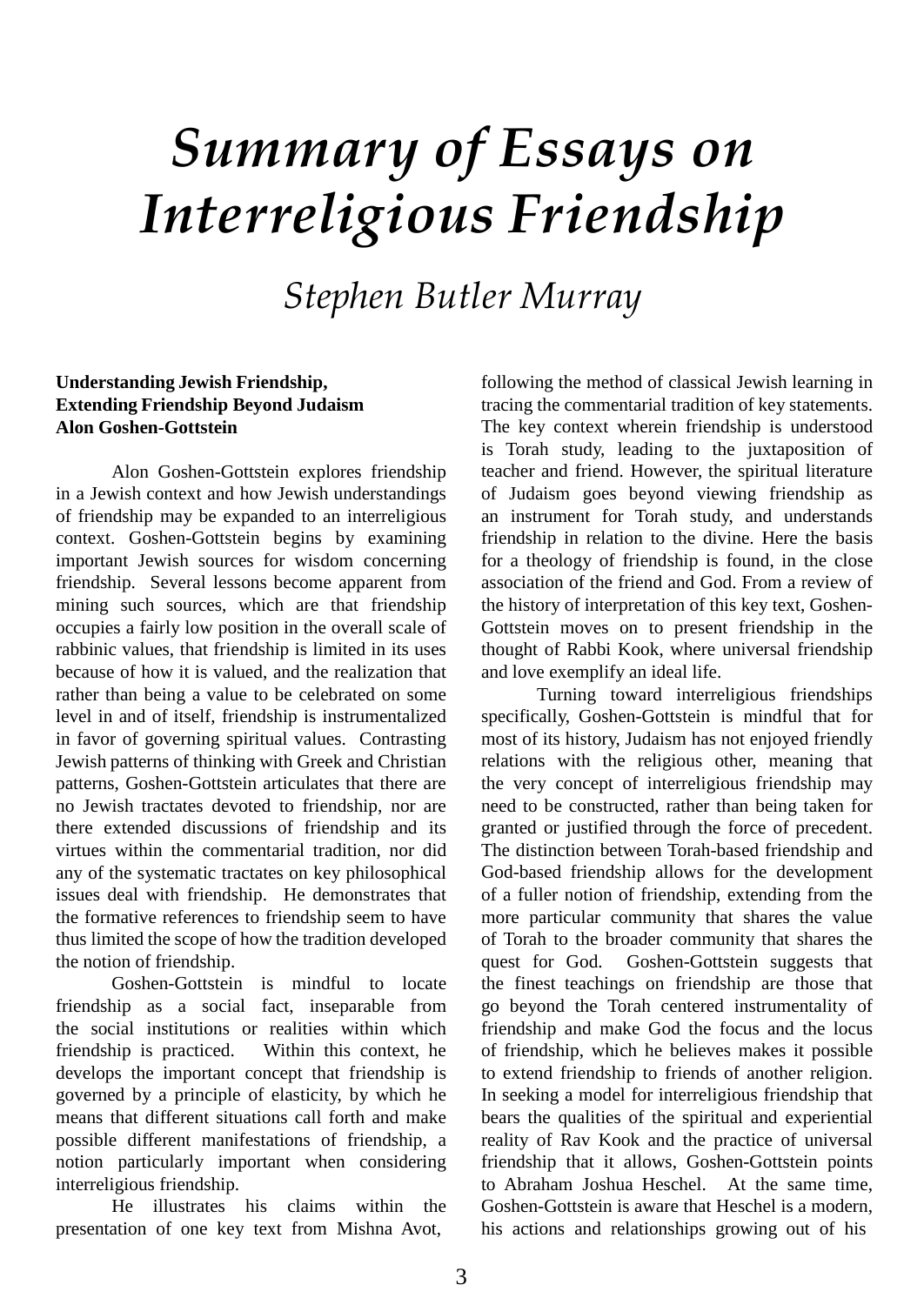embeddedness in tradition, but not making appeal to tradition in terms of interreligious friendship

Goshen-Gottstein is mindful that contemporary interreligious relations go beyond adherents to the Abrahamic religions, providing opportunities for forming spiritual friendships with practitioners of religion who cannot relate to theistic notions of God, making a God-centered friendship problematic. He realizes that something fundamental may be lacking in friendships that do not feature God as the ground of their relationship, but does not rule out the possibility that the common ground found between two spiritual friends, one believing God the other not, may be equally deep. Indeed, Goshen-Gottstein maintains that where interreligious relations are more than collective diplomacy is where the heart is engaged, and believes that members of different religions can share the wisdom of the heart

Having established the countours for a Jewish theology of interreligious friendship, Goshen-Gottstein addresses the various challenges, historical and scriptural, that could obstruct the practice of interreligious friendship. He notes the impossibility of cultivating friendship under conditions of persecution, forced conversion, repeated expulsion, abuse and fear that characterized many moments in Jewish life. Considering the situation on the whole, Goshen-Gottstein maintains that Judaism seems to only be ready for the kind of interreligious friendship that is based on practical collaboration, serving the common purposes of daily existence of the community and the individual. Yet, with theoretical reflection and education, he believes it is possible to cultivate interreligious friendships and even the more intimate form of spiritual friendship. Indeed, he holds out hope for a higher form of interreligious friendship, the experience of those individuals who have gone beyond conventional relational paradigms, and says that those persons clear the path for others. The ability to cultivate friendship with members of other traditions can be spiritually transformative and serve as a corrective to weaknesses suffered by the tradition. From a spiritual perspective, argues Goshen-Gottstein, interreligious friendship is not only possible, but is recommended.

Goshen-Gottstein considers legal and practical challenges to interreligious friendship, as well as the complexities of the modern era for the Jewish community. He maintains that Jews are called to walk a path that strikes a balance between the needs of Jewish continuity, survival

and faithfulness and universal love, acceptance and friendship

# **Very Two as Very One: A Response to Understanding Jewish Friendship Meir Sendor**

Meir Sendor responds to Alon Goshen-Gottstein's paper by fleshing out the implications of the interplay of self and other through a rigorous<br>phenomenological approach, thereby turning phenomenological approach, thereby turning some of the obstacles to interreligious friendship discussed by Goshen-Gottstein to some advantage. While Sendor acknowledges that classic Western philosophic analyses of friendship generally assume that what draws individuals together is commonality, which would seem to disadvantage interreligious friendship, he notes a contrasting thread of discourse that acknowledges a counter-principle at the heart of friendship. Indeed, Sendor maintains that this principle may not merely enable the inclusion of interreligious relationships within a broadly defined range of friendship, but even raise the possibility that a close relationship between members of different religious traditions, each committed to their own faith, may facilitate the discovery of the authentic character of friendship itself.

Sendor notes that in Aristotle's *Nicomachean Ethics* that a high degree of similarity may lead to competition rather than friendship, and that Aristotle goes on to examine the role of similarity and dissimilarity in friendship. Indeed, Aristotle's famous assertion that friendship is, "one soul abiding in two bodies" raises similarity rhetorically to the level of identity. Sendor goes on to speak of the complexity of the structure of friendship, noting that the close friendship of the scholars Rabbi Yochanan and Rabbi Shimon bar Lakish was dependent not only on a shared passion for the activity of study, but coupled with the intellectual and emotional delight each took in each other's differing opinions, their otherness.

Sendor goes on to reference Emerson's claim that friendship requires a "rare mean betwixt likeness and unlikeness that piques each with the presence of power and of consent in the other party." It is the irreducible otherness of the friend, who yet freely enters into the trust of abiding friendship, that grants friendship its supreme meaningfulness and joy. Further, authentic friendship honors the selfaware individuation of the parties, and rests upon mature differentiation – a technical psychological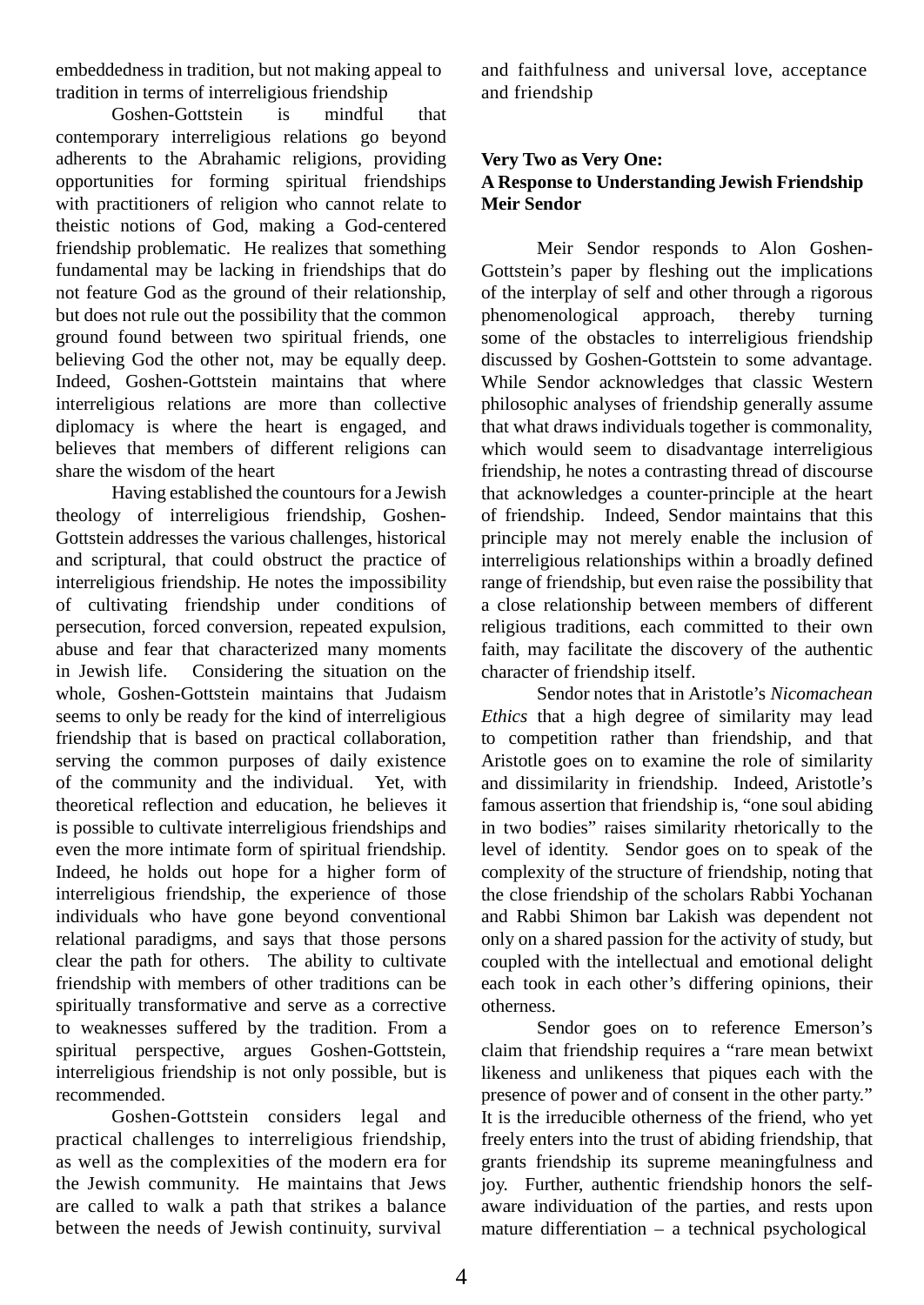term describing an ideal of healthy relationship in which each person is secure in their independence and thereby able to relate freely to the other as other. The bond between high friends cannot be motivated by neediness and dependence. Finally, Emerson observes that the more mutually differentiated the parties are, the greater the opportunity to discover their most significant identity, which runs deeper than any thematic agreements. He speaks of "identity" in the singular, signaling not merely a set of commonalities, but what must be an existential unity.

In addition to his meditation on Emerson, Sendor references the phenomenological analysis of Maurice Blanchot, who agrees with Levinas that any attempt to know or categorize the other may, in fact, reveal a moment of pure encounter with otherness. Indeed, there is an essential dissymmetry in friendship, prior to reciprocity: each must reach and take responsibility for the other with a whole commitment before there can be reciprocity. Derrida further grapples with the question, "How strange another can the friend be and still be friend," realizing that inner dynamic of friendship that maintains a creative and necessary tension between similarity and dissimilarity.

Sendor articulates that the discovery of an inevitable, necessary, even precious dissimilarity at the heart of all friendship confirms and provides theoretical grounding for the Talmudic exemplum of welcoming otherness and difference within friendship, very two as very one. This, in turn, raises the question of the possibility of extending this model to interreligious friendships. Sendor acknowledges Goshen-Gottstein's analysis concerning the Halakhah's discouragement of interfaith relations, the lack of genuine cross-religious relationships recorded or memorialized in the Jewish tradition, and reluctance to over-idealize a model relationship between a Jew and someone of another religious tradition.

That said, Sendor argues that there is one unusual and exceptional interreligious friendship described in the Talmud and midrashic literature, the close friendship between the scholar and political leader of second century Judea, Rabbi Yehudah ha-Nasi and the Roman Emperor Antoninus. In this interreligious friendship, there is a robust and healthy give-and-take on a range of personal, communal and intellectual issues. However, Sendor notes, this is a relationship among elites, an exceptional friendship, which makes it not a normative model for everyone. Nonetheless, Sendor says, it leaves open the

possibility that certain unique individuals, secure enough in their religious identity, of strong mind and open heart, could embrace such a friendship, in all its complexity, with the assent of the tradition. Authentic friendship welcomes difference and distance, thereby enabling the discovery of the other as other and all the more so as friend, which lays the ground for the possibility of real interreligious friendship.

# **A Christian Perspective on Interfaith Friendship Miroslav Volf and Ryan McAnnally-Linz**

Writing in an ecumenical and theological partnership, Miroslav Volf and Ryan McAnnally-Linz address the question of interfaith friendships not merely as Christian theologians discussing a theological issue, but an issue that they acknowledge also has personal, social, and spiritual dimensions. Among the primary questions that they endeavor to address are: Do interfaith friendships put the Christians' faithfulness or theological orthodoxy at risk? Do they offer any goods that distinguish them from friendships with other Christians? Should a Christian try to convert her friends from other traditions to her faith? How deep can a friendship go if the friends do not share a vision of the ultimate end of life?

Volf and McAnnally-Linz are careful to define the friendships that they have in mind in this discussion, requiring commitment of time, extended communication, open communication, which are not restricted to a certain facet of life, and that are marked by affection. That said, the authors acknowledge that much of the Christian tradition has been either explicitly or implicitly skeptical, even hostile, toward friendships between Christians and members of other faiths. They suggest that this skepticism is connected with the legacy of the classical philosophical tradition's accounts of friendship, and in this regard explore the works of Aristotle and Cicero, before moving on to Aelred of Rievaulx's dialogue *On Spiritual Friendship*, an example of the centrality of friendship in the spiritual life and its importance for the monastic vocation, as well as the impact of classical accounts of friendship on Christian thought. Shifting their focus to Augustine, who rejects friendship between Christian and non-Christians, and even between non-Christians themselves, the authors claim Augustine is representative of a trajectory in Christian thought that is, explicitly or implicitly, either hostile to,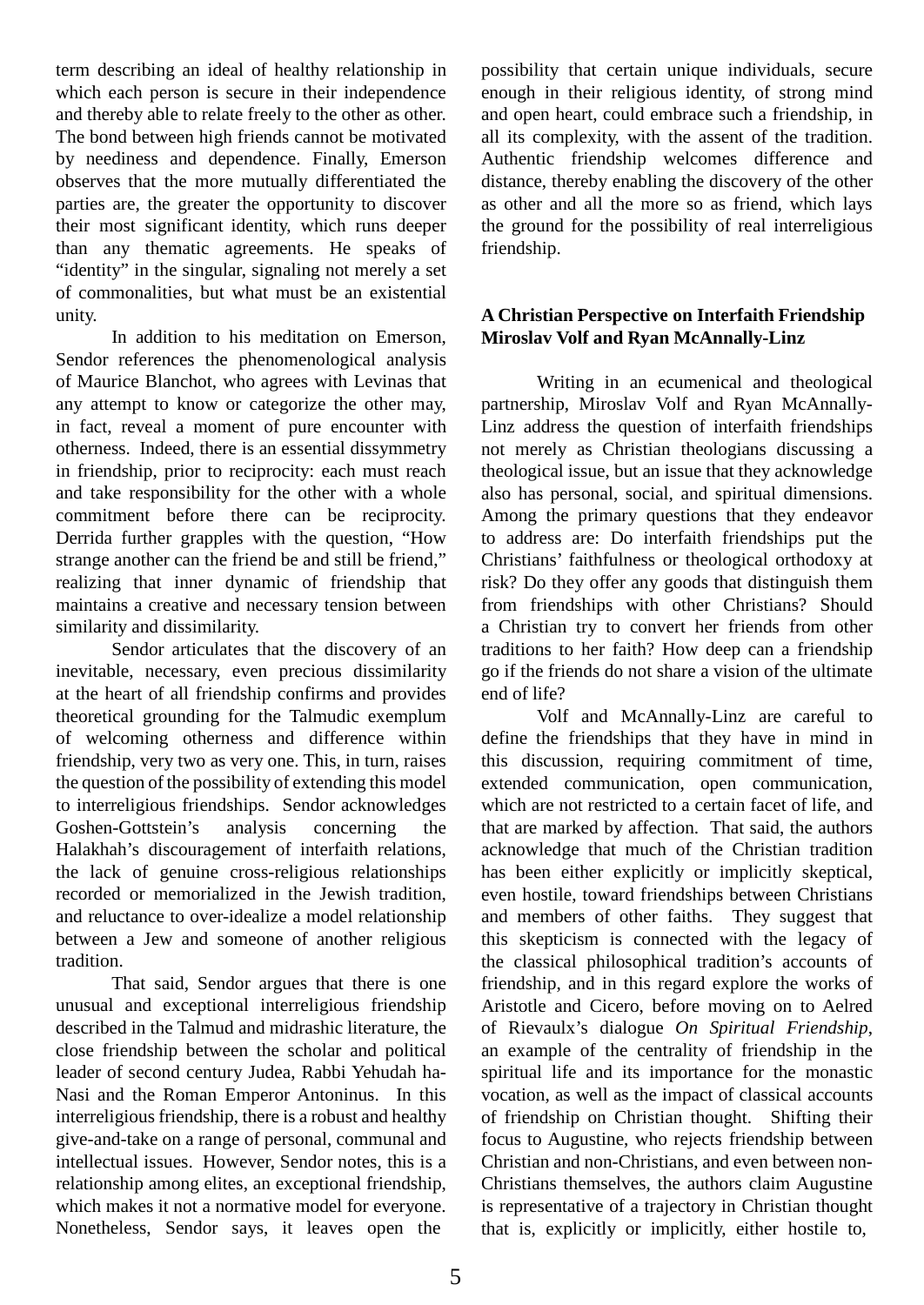suspicious of, or dismissive of friendships between Christians and non-Christians.

The authors summarize a number of *prima facie* cases within Christianity against supporting interfaith friendships, including the problems of teleology, difference, evangelism and frank speech, 2 John 10-11, and identity. Noting that these potential objections to interfaith friendship focus on the classical tradition and the Christian reflection that it influenced, the authors then point out that there is another stream of sources in the Christian scriptures which may nourish Christian understandings of friendship. Three tributaries to that stream are important: namely that Abraham is described in James 2:23 as a friend of God (whereby equality is not a necessary condition of friendship), that Jesus is called a friend of publicans and sinners (whereby friendship may exist among those who differ in virtue and whose lives are not oriented toward the same goal), and that Jesus said in John 15:13 that the greatest love is to give one's life for friends, which was a love that Jesus himself showed to all people.

Keeping these three points in mind, the authors then speak to the goods that may come from interfaith friendship, specifically those goods that intra-faith friendships are less suited to produce. Volf and McAnnally-Linz maintain that interfaith friendships can give us a better, fairer understanding of other faiths through interaction with their concrete instantiations in the lives of our friends, thereby helping to avoid the injustice of prejudice; can lead to a clearer and enriched understanding of our own faith; and can develop our ability to authentically articulate our faith to others. These goods are made manifest by the authors through historical instances of interfaith friendships, such as the relationship established between Mohandas Gandhi and Charles Freer Andrews.

Noting that their reflections on interfaith friendships have practical consequences, the authors name four such consequences: (1) Interfaith friendships must not ignore the friends' faiths or flatten out the differences between them if they are to yield their rich goods; (2) Christian education should emphasize personal contact with members of other faiths and intentionally create spaces for the sort of informal interaction that can foster friendships; (3) Christian should welcome both shared projects with people of other faiths aimed at provisional goals and the friendships that are likely to grow out of such projects; and (4) the cultivation of interfaith friendships must not be amere tactic in evangelization.

## **The Sacramentality ofInter-Religious Friendship Johann M. Vento**

Johann M. Vento offers a response to Miroslav Volf's and Ryan McAnnally-Linz's treatment of inter-religious friendship in Christian perspective, highlighting the concept of sacramentality as another resource within the Christian tradition beyond the biblical and philosophical focus of the previous essay. Vento affirms that deep, intimate, spiritual interreligious friendships are sacramental: experiences of God's grace which transform, heal, and nurture those in the path of holiness. After defining sacrament and sacramentality, she highlights the medieval theology of spiritual friendship in Aalred of Rievaulx and the contemporary sacramental theology of Bernard Cooke, with his use of friendship as a primary metaphor for sacrament.

In the Christian tradition, sacraments are understood both as specific liturgical celebrations which are understood by the Church as being means of grace, as well as the more general concept of sacramentality, which describes the capacity of all created material reality to mediate God's grace. This grace is understood to be God's gift of Self to creation through a relationality mediated by the Christian God's Trinitarian character as Father, Son, and Holy Spirit, relating to the world through creation, redemption, and ongoing sanctification. Broadly understood, the sacraments as liturgical ritual celebrations draw Christians into the life of the Trinity. However, in the Roman Catholic tradition specifically, there are four levels of sacramentality: creation, incarnation, the church, and liturgical celebrations. The principle of sacramentality highlights the embodiedness of the spiritual life, affirming that human beings live in a spiritual life, experiencing the presence and self-gift of God, only by means of the mediation of material reality. That said, certain strands of Christianity, especially those nurtured by monastic culture and the spiritualities of St. Francis of Assisi and St. Ignatius of Loyola, have emphasized "finding God in all things," a notion that other Christian traditions refute by emphasizing the limitations and tendencies toward sinfulness of the world and human culture.

Vento sees parallels between Volf and McAnnally-Linz's concerns that some Christians may discourage inter-religious friendship for fear that it might dilute or endanger Christian faith with Aalred of Rievaulx's defense of friendship against a backdrop of monastic norms that discouraged "particular friendships" as dangerous to the spiritual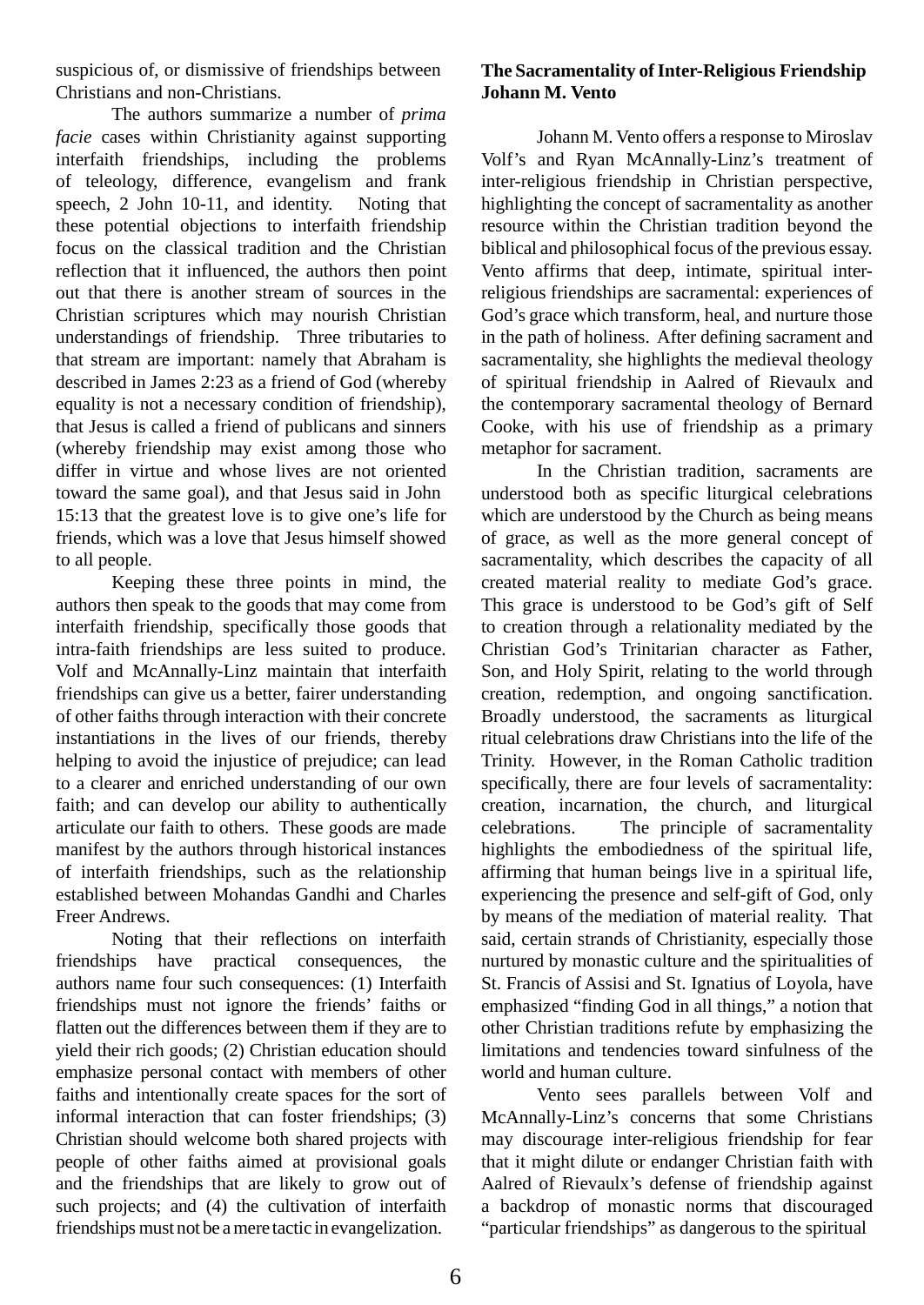life, detracting from the love of God. Aalred countered that friendship is essential to spiritual life, for it is through friendship that one might experience love of God, and thereby, friendship has a sacramental character by which spiritual friends experience grace through the presence of Christ. Aalred goes on to claim that the experience of spiritual friendship is a foretaste of the complete and perfect experience of love and joy that awaits the Christian in eternal life, for through the love of spiritual friendship, one experiences the love and presence of God in the present. In fact, there is a circular relationship among love of friend and love of God whereby the spiritual friendship becomes a vehicle for God's communication of Self to humanity. With a nod to McAnnally-Linz and Volf, Vento confirms that for Aalred, Christ was the third person in a spiritual friendship. Noting that Aalred was writing from the context of a Christian monastery in the  $12<sup>th</sup>$  century, Vento nonetheless believes that Aalred's reflections on spiritual friendship may be a rich resource from the Christian tradition for constructing a contemporary Christian theology of inter-religious friendship as sacrament. She does not believe that the sacramental experience of friendship is diminished in an inter-religious friendship if the one who is not a Christian understands this friendship and its relation to the divine differently.

Vento then turns to the contemporary Roman Catholic theologian Bernard Cooke, who develops his sacramental theology using friendship as the centerpiece of his reflection, focusing untraditionally at first not on baptism and Eucharist, but on the sacrament of marriage. Cooke speaks of the sacramental quality of human friendship, which due to its deeply personal nature has a privileged status as a foundational and indispensible experience of God. As human life itself is created in the image and likeness of God, human friendship teaches us to trust, which amidst the brokenness of the world opens avenues once again to trusting God. Friendship nurtures our personal growth in maturity, responsibility, and faith, allows us to create human communities which in turn allow humans to more fully understand God's relationality to humanity. Cooke goes so far as to claim that friendship does not serve merely as a metaphor for God's love for humanity, but that humans and their relationships are a "word" that is constantly being created by God by which God is made present to humanity, revealing divine self-hood through the sacramentality of our human experience with one another, revealing our humanity while revealing God.

At the close of her response, Vento draws together these insights from sacramental theology and the sacramentality of friendship together with key ideas about the nature of inter-religious friendship. Understanding that inter-religious friendship is a very specific form of friendship characterized by sharing of faith, which means sharing in each other's liturgy and rituals, entering into deep conversations about the reality of each other's faith and practice with openness and trust, the foundation of interreligious friendships is mutual participation in an intentional spiritual path, keeping the divine life ever in focus. Such sacramental friendships, mysterious and profound, are characterized by challenge, work, personal growth, enlivening faith, sweetness, joy, and an ever-deepening experience of God explicitly felt and understood as such. By thinking of such interreligious friendships as sacramental, it is possible to shift those boundaries and alienating differences toward becoming sites of bonding, love, and trust. Vento argues that inter-religious friendships are, for the participants themselves and potentially for their faith communities, powerful sacramental signs and transformative experiences of God, who transcend all of our boundaries and heals all forms of alienation. Indeed, in the body of inter-religious friendship, a word of God may be experienced in a unique and profound way.

# **Toward a Muslim Theology of Inter-Religious Friendship Timothy J. Gianotti**

Timothy J. Gianotti attempts to formulate a faithful and intellectually honest Muslim framework for building friendships between individuals of different faith traditions, beginning with the Qur'ānically-identified traditions of Judaism and Christianity and expanding beyond them to include other faith traditions, a topic that gives rise to controversy and strong opposition within the Muslim community.

After giving two accounts of personal experiences of inter-religious friendship, Gianotti explores the understanding of friendship within the Qur'ānic and prophetic foundations, specifically seeing friendship as "brotherhood" or fellowship. In this regard, Gianotti explains that the bond of belief, containing a shared sense of ultimate concern or ultimate purpose, teleology, is Qur'ānically understood to be the most meaningful foundation of friendship. This concept of brotherly or sisterly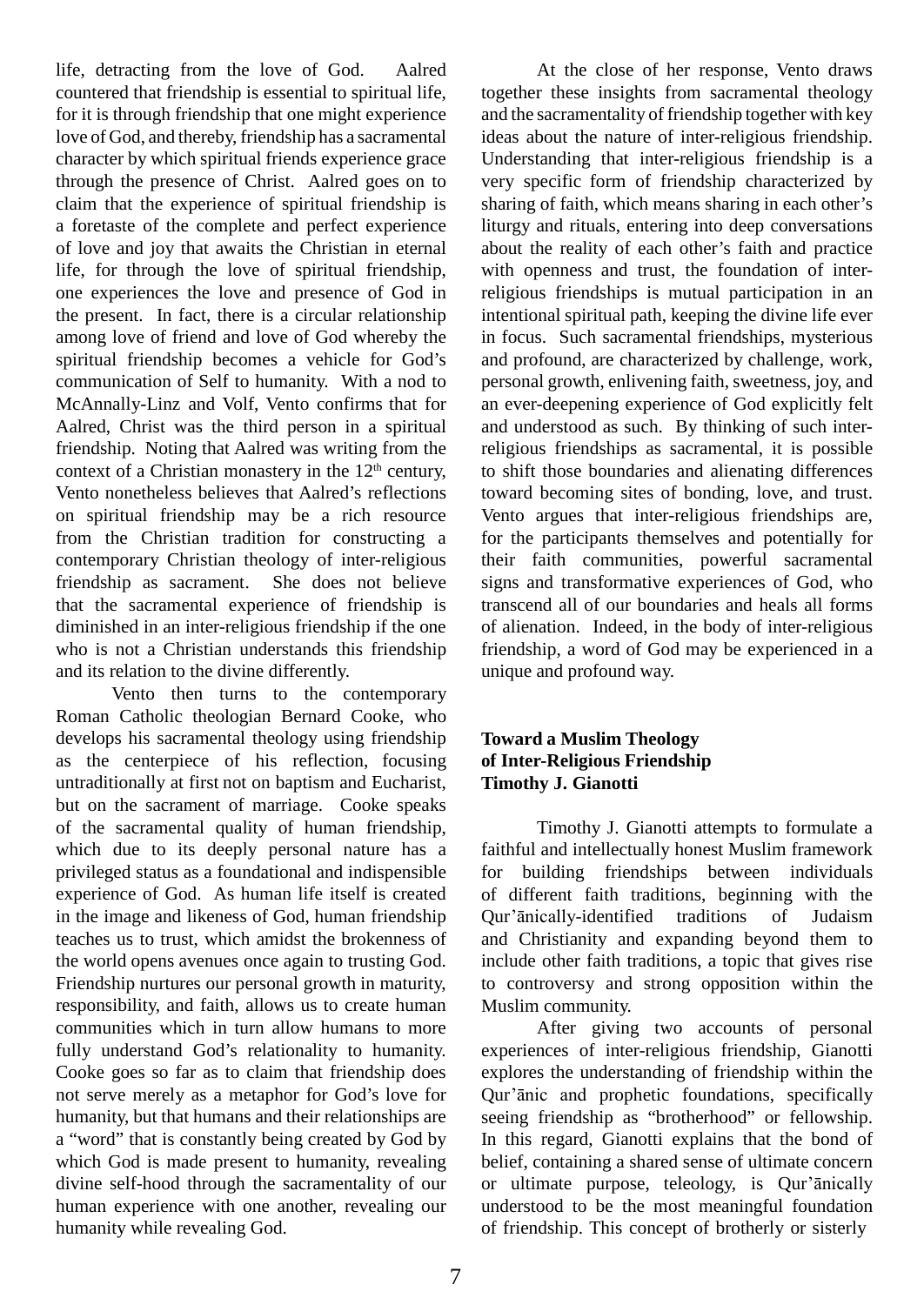friendship does not always mean easy agreement, for love, mutual concern, and truthfulness require mutual interrogation and challenge. Central to this discussion is that belief factors centrally in the traditional Islamic formulation of friendship.

Given this, Gianotti explores the possibility of a friendship that involves sincerity, truthfulness, close companionship, love, and support but lacks a unity of belief or religious confession. Riffing on the Qur'ānic admission in 5:48 attesting to the fact that, just as Muhammad was sent a scripture or "book in truth" that confirms and guards the earlier books sent to humankind, so too did God give a religious code and way of life to each community before. The religious diversity of the human family is thus something divinely ordained in order that God might "test" each community in the light of what God has given each community.

Gianotti argues that the Qur'ān speaks positively of the foundational scriptures and fundamental characters of its sister, Abrahamic faiths, and yet it also seems, at times, to rebuke some Christians and Jews for turning away from the true teachings of their own faith traditions, for "selling the signs of God" for a miserable gain in the world, against which the Qur'ān warns. (5:44) These unfaithful, "sold-out" Jews and Christians seem to be the ones targeted for harsh rebuke here, the ones who are said to treat Muhammad's message with mockery, "insolence and defiance" (5:68). When one takes the entire context into account, then, these seem to be the ones who are to be avoided as guardians/allies. As for the faithful Jews and Christians, who are grouped with the believers, there seems to be no Qur'ānic prohibition preventing the Muslims from befriending them and collaborating with them. Thus, the prohibition of building interreligious alliances with Jews and Christians cannot be taken as a sweeping or general prohibition; rather, it clearly pertains to those Jews and Christians who are unfaithful to their own traditions and who, in addition (possibly as a result), ridicule, mock, and oppose the religion of Islam. Such are the ones who receive rebuke here and elsewhere: not for their religious uniqueness but rather for their infidelity to the unique way of life and religious law they were given. The Qur'ānic phrase, "People of the Book," can therefore be seen primarily as a compound term of relation rather than of contrast.

Gianotti goes further than this, arguing that while there is not exactly a Divine call to go out and aggressively befriend the peoples of the religions of the world, the Qur'ān does clearly make a case

for building reverent and just relationships with people of good will from other faith communities. The verb, "relating reverently" or "treating with reverence" suggests more than getting along; it points to a relationship of the utmost respect, a relationship conceived as an extension of one's highest religious principles. Gianotti asks, "Might, then, the interreligious "friend" be my "brother" or "sister"?: If so, then loving for my brother or sister what I love for myself would mean wanting my interreligious friend to dig deeply into her own faith and revelation so that she may have the joyous opportunity to discover the treasures God's mercy and wisdom and generosity have hidden there, even as I accept her challenge for me to do the same. The interreligious friendship then comes as a call to be more authentically religious rather than less.

Exploring if this argument adheres as well to those whose religious identity is not within the Abrahamic faiths, Gianotti maintains that if we agree that the Qur'ānically-described purpose and function of inter-religious friendship is to "test" us in what we have been given  $-$  i.e., to challenge us to more deeply explore and more fully manifest what *we believe* to be the essential teachings and treasures of *our own* faith – then it seems entirely possible for this purpose to be fulfilled as readily within Muslim-Buddhist or Muslim-Hindu friendships as it is within Muslim-Jewish and Muslim-Christian friendships. More, the Qur'ānic characterization of such friendships as a pious competition to do good works remains valid for all inter-religious friendships, especially between traditions that share a transcendent teleology and agree upon the ethical principles of universal compassion and justice. While political and cultural obstacles may remain, this theoretical or theological exploration of the Qur'ān and Prophetic traditions finds no reason why such friendships cannot or should not be allowed to form and flourish.

However, there are significant obstacles to inter-religious friendships, which Gianotti names as a xenophobia that springs from historical and cultural factors which might outweigh or overshadow theological considerations: colonization, occupation, and political, economic, and cultural domination by western, nominally Christian nations. Because of such factors, many Muslims have sought guidance from religious leaders and activists within the more traditionalist realm of Islamic political thought, leaders such as Ayatullah Khomeini among the 12er Shī'ah community and Sayyid Qutb among the ranks of Sunni Salafists and other traditionalists.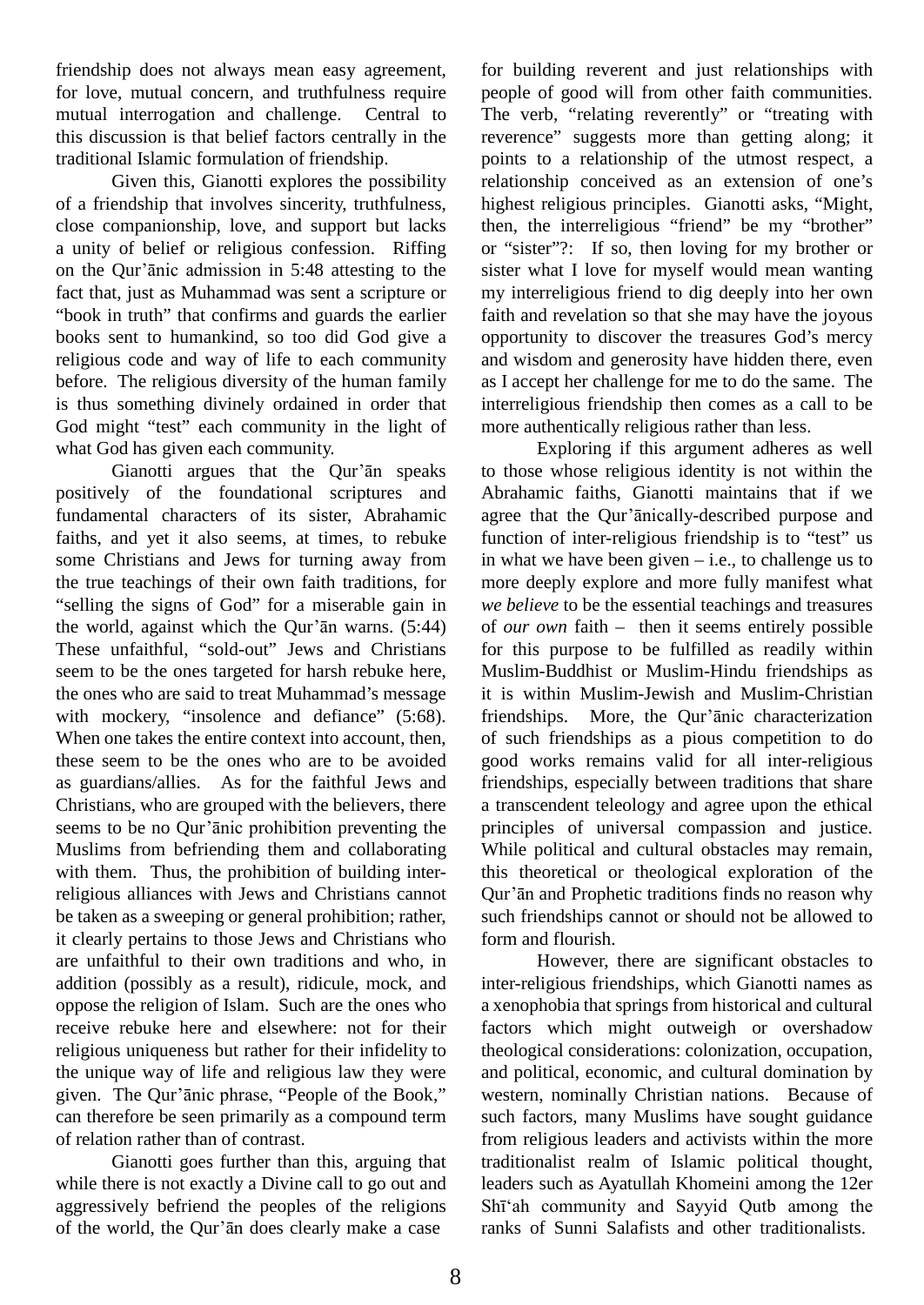Their rejection of western hegemony and reassertion of a somewhat puritanical Muslim identity has tremendous appeal in many parts of the traditionally Muslim world, where the West, with its inescapable modernizing, secularizing, and globalizing influences, is viewed with anger and tremendous suspicion. This, of course, affects Muslim relations with Christians and Jews and Hindus and other religious communities in their midst, communities that are suspected of harboring sympathies with the west or, worse, to have "sold out" to western, secularist ideals. These cultural and political factors thus make the question of inter-religious friendship a complex and controversial one in the contemporary world.

Gianotti emphasizes the importance of a sense of shared teleology, even if that supreme *telos* is understood to be an ineffable, transcendent truth or good, something eternally beyond (*akbar*) all of us and yet intimately and subtly woven into the very fabric of our being and identity as religious women and men. More than any other factor, it is that shared sense of transcendence which enables inter-religious friendship to exist and makes such friendships vital for spurring us on to seek the next horizon of awakening.

## **"Love Speaking to Love": Friendship Across Religious Traditions Anantanand Rambachan**

Anantanand Rambachan writes that one encounters another tradition most meaningfully through its embodiment in persons who express that faith in their way of life and the impact is inevitably profound. In the vision of the Bhagavadgita, one who has attained the ideal of friendship transcends the dualism of friend and enemy and sees all beings with the vision of friendship. Such a person is free from hostile attitudes towards others and is described as "the same with reference to an enemy and friend, and in honor and disgrace." (Bhagavadgita 12:18). The fulfillment of friendship in the Hindu tradition is the overcoming of the division of the world into friends and enemies, those who are loved and those who are hated and despised. At the heart of the ideal of an all-inclusive friendship is the teaching that the infinite *brahman* exists identically in all beings. Since the infinite is present in each being as the warp and woof of selfhood, to see the infinite in another is to see oneself in another. Friendship, in the highest sense, is the overcoming of alienation and

estrangement from others through the recognition of one's own Self, the infinite brahman, in the other.

Attaining this ideal of friendship is undoubtedly challenging. The principal obstacle, from the perspective of the Hindu tradition, is Hindus non-recognition of the culturally and socially constructed nature of the many identities that they profess and their tendency to regard these as absolute and unchanging. Such identities may be constructed on the basis of race, ethnicity, culture and, in the case of many Hindus, caste. Such identities are then opposed to other similarly constructed but different identities that are regarded as inferior. Such ways of seeing obscure the fundamental and unconstructed identity that all human beings share – the unity of self in the infinite.

Friendship describes the character of the relationship that we establish with others when our understanding is centered on life's unity and the indivisibility of the infinite. Rambachan turns to the  $16<sup>th</sup>$  century poet-saint, Tulasidasa and his version of the Ramayana. In the fourth chapter (Kishkindhakanda) of his text, Tulasidasa characterizes friendship as having a fourfold character and Rambachan notes each one in turn. The first, according to Tulasidasa is a shared identity expressing in compassion or concern for the other. Second, according to Tulasidasa, friendship implies mutual ethical responsibilities. Friends feel morally responsible for each other and are committed to each other's moral wellbeing. Friends care about each other's ethical health. Third, friendship is a relationship of mutual trust; it excludes suspicion about the other's motivation. He illustrates his understanding of the meaning of trust in friendship by explaining that a friend only speaks publicly about the virtues of the other. Trust means freedom from the desire to humiliate or demean. Fourth, friendship is generosity. Friends give and receive without anxiety. The anxiety mentioned here is the fear that one will not receive equal value for what is given. In friendship, there are times when one may give more and receive less, or when one may receive more and give less, but friends do not keep records of what is given and received. Record keeping signifies a different kind of relationship. For Tulasidasa, therefore, friendship signifies a relationship infused with compassion, ethical obligations, trust and generosity.

Rambachan delves deeply into the relationship of Gandhi and C.F. Andrews as a means of exemplifying the promises and challenges and interreligious friendships. There are several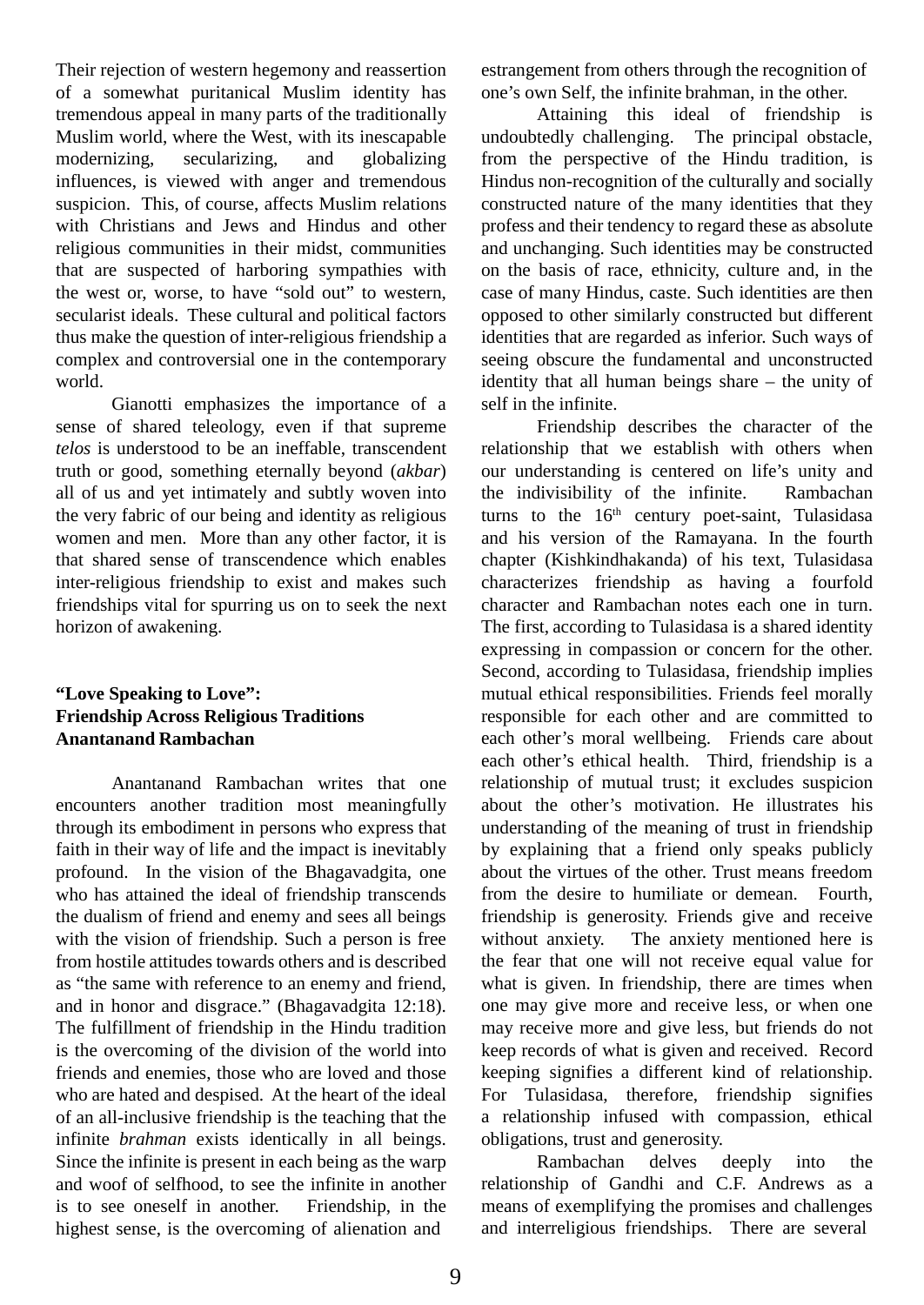lessons that Rambachan mines from this particular interreligious friendship which may be generalized. In the case of friendship across religious traditions, common doctrine and ritual may not be sources for a shared identity that enable the flourishing of identification with others. Gandhi and Andrews discovered their common humanity and shared identity by recognizing in one another the earnest seeker and the servant of the poor. This found expression in a profound care for each other. Second, interreligious friendships do not require that we dispose of our deepest values and the theological commitments that serve as our norms for decisionmaking. The growth and maturity of an interreligious friendship into one in which each enjoys the liberty to critically question and disagree with the other is powerfully exemplified in the Gandhi-Andrews relationship. Third, mutual trust is essential. The face of our friend is always before us and we learn to speak the same in absence as in presence. When trust is not established, public criticism of another tradition will be heard as demonization. Fourth, within the dimension of generosity, interreligious friendships cannot grow and flourish if one thinks of oneself as having everything to give and nothing to receive.

This said, there are certain risks of interreligious friendships which Rambachan highlights. First, there is a real fear that deep friendships across traditions will diminish one's commitment and faithfulness to one's own. Second, interreligious friendships will not germinate and flourish in soil saturated with mistrust about mutual intentions, particularly with regard to the issue of conversion. Third, the Hindu tradition recognizes that religious boundaries are porous and fluid, and this porous quality tends to make interreligious friendships less problematic. There is no persistent and widespread negativization of the fact of religious diversity and no systematic effort at homogenization. Hindus tend, on the whole, to see religious diversity as naturally reflecting the diversity of human nature and experience, whereas caste identity acts as a barrier.

Rambachan concludes the essay by noting that friendship, in the Hindu worldview, is the ideal towards which we must aspire in all relationships. A person who realizes the ideal of friendship overcomes the dualism of friend and enemy and sees all beings with the vision of friendship. Gandhi reached for this ideal in his relationships even with those against whom he struggled. Interreligious friendship is a particular expression of this universal

ideal of friendship between human beings. It is made possible by the universal ideal of friendship that enables us, in the first instance, to reach out to human beings across constructed boundaries. As a particular relationship, it has its own potential and challenges arising, in part, from differences in doctrine and ritual.

#### **Friendship Across Traditions: Buddhist Perspectives Maria Reis Habito, with Ruben L.F. Habito**

Maria Reis Habito and Ruben L.F. Habito argue that while spiritual friendship within one's own religious community is of the utmost importance in deepening one's understanding of the ultimate purpose of life and putting that understanding into practice, friendship outside of one's tradition may serve more powerfully in this regard by shedding light on the understanding of oneself and one's own religious tradition, as it does on one's understanding of the Religious Other. Starting with the assertion that friendship with the Religious Other starts from an encounter, Habito posits that friendship across traditions, in order to be deeply transformative, requires a grasp of or feeling, to some extent, for the liturgical language of the other. Attempting to become more familiar with the language of the Religious Other is a sign of the depth of engagement one is willing to undertake for the sake of friendship across traditions. Further, she develops the idea that spiritual friendship is of utmost importance in Buddhism, in contrast to the idea of Buddhism as a tradition which promotes monasticism and familial renunciation. The paper focuses on the Sanskrit expression for good friendship, translated as "spiritual friendship" by Subhuti: *kalyāņa mitratā*. In the *Metta Sutta,* this is exemplified in the attitude of a mother who would risk her life to protect her only child, and it is the attitude that a friend is to cultivate towards her friend and towards all sentient beings. The expression "spiritual friendship" distinguishes it from all other sorts of friendships by highlighting the basis and essence of this friendship as a shared spiritual aspiration, path and experience. Further, the Buddha explains that he, the Buddha himself is *the* Good Friend. Habito affirms that relying on the Buddha as a spiritual friend and teacher *per se*  is the whole of the spiritual life, but advances this concept further by highlighting the importance of spiritual friendship among equals. Having spiritual companions on the path is foundational teaching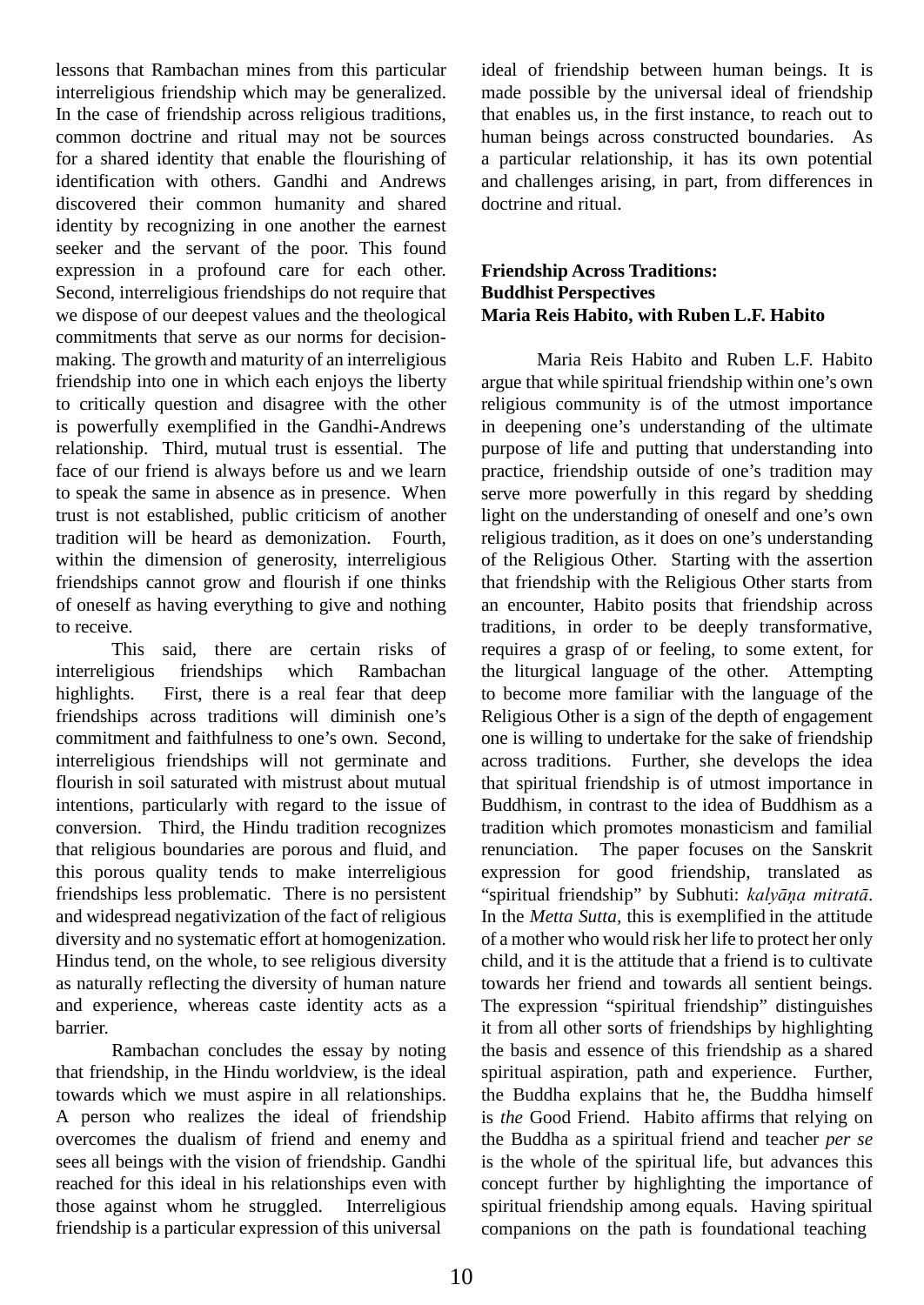that transcends the monastic-lay divide. Spiritual friendship is not a first stage that is left behind when the next stage is arrived at, but the continuous condition which makes progression on the path possible.

While one task of this paper is to examine the notion of friendship in Buddhism, the question of course is whether the lessons learned about friendship between practitioners of the same tradition can be applied to friendship with adherents of others traditions. Habito and Habito argue that a spiritual friend from outside of the tradition can help and inspire us to lead a more authentic and ethical life, to deepen our understanding on spiritual matters, to bring energy and determination to our practice, and to develop wisdom ---the five conditions to reach spiritual maturity mentioned in the *Meghiya Sutta*. This is just as much and perhaps more so than a friend from within the same (Buddhist) tradition, because mutual rapport and spiritual friendship with non-Buddhists who are of admirable character and who exhibit exemplary spiritual qualities may inspire and challenge a Buddhist all the more to live in an authentic way as befitting one's own (Buddhist) tradition that professes to be a path of awakening grounded in wisdom and compassion. Such admirable persons, with whom a Buddhist may be privileged to enter into bonds of friendship, may in an extended sense be considered as members of that person's Sangha, though they themselves may not identify as Buddhist in the formal sense, as they belong to the wider community of support that enables a practitioner to deepen in the Buddhist path.

Habito and Habito are vigilant of the problem that exists with viewing the Other as someone in a still less mature stage of development, as it manifests a condescending attitude vis-à-vis the Religious Other, rather than regarding the latter as someone from whom one can learn and whose friendship can be a help on one's own path of awakening. This kind of attitude, needless to say, creates the unwarranted illusion of spiritual superiority, one that would preclude spiritual friendship with the other as a mutual learning process. Citing early Buddhist and Mahayana scriptural or commentarial texts upholding spiritual friendship as a vital aspect on the path of awakening, Habito and Habito then turn to the living testimony of contemporary practitioners and teachers for examples of interreligious friendship that forge new horizons for those on the Buddhist path.

#### **Interfaith Friendship: Insights from the Sikh Tradition Eleanor Nesbitt**

For the purposes of Eleanor Nesbitt's paper, 'friendship' encompasses a spectrum of relationship that includes deep, long-standing companionship as well as encounters and exchanges in which the participants sense a resonance in their insights and outlook. Her consideration of Sikhism and interreligious friendship examines some distinctive features of the Sikh experience: the majority Punjabi ethnicity of Sikhs, the relatively short history of Sikhism (the first guru was born in 1469 C.E.) and accompanying less extensive literature than other religious traditions.

Nesbitt elucidates the Sikh understanding of friendship and its purpose, suggesting that "friendship" is sometimes subsumed by, transformed into (and needs to be understood within) the category of family – of kinship. This social reality accords too with some of the scriptural imagery for the relationship between the individual and the Divine (as, *inter alia*, father and mother). Among other analogies for the devotee in relation to the Divine are the lover longing for the beloved, and the devotee as disciple (*sikh*) to the Guru. Importantly, too, God is repeatedly invoked as friend.

At the heart of Sikh life is the Guru Granth Sahib, the Sikh scripture. Nesbitt argues that the Gurus' insights unquestionably support friendships between humans of whatever community, although in practice in the Punjabi cultural matrix of Sikh tradition, social divides such as castes are more problematic to friendship than religious faith or identification. Sikhs assume that religions guide their adherents to the same point - i.e. union with the divine, via moral life and divine grace. 'He is my friend, my dear friend, who imparts to me the knowledge of God'. Sikhs have no concept for or strategy of forging friendships instrumentally with the intention of winning converts.

In terms of the Gurus' teaching, humans are either *gurmukh* (facing towards the Guru) or *manmukh* (egoists, preoccupied with their own whims). What is crucial is the direction in which, metaphorically, one is looking. For friendship to be spiritually supportive the orientation of all concerned must be Guru-ward and so God-ward. Such persons will live lives of *seva* (selfless service) and *daya*  (compassion). Another relationship that is central to Sikh tradition is that of disciple (*sikh*) and teacher (*guru*), with the etymology of *guru* frequently being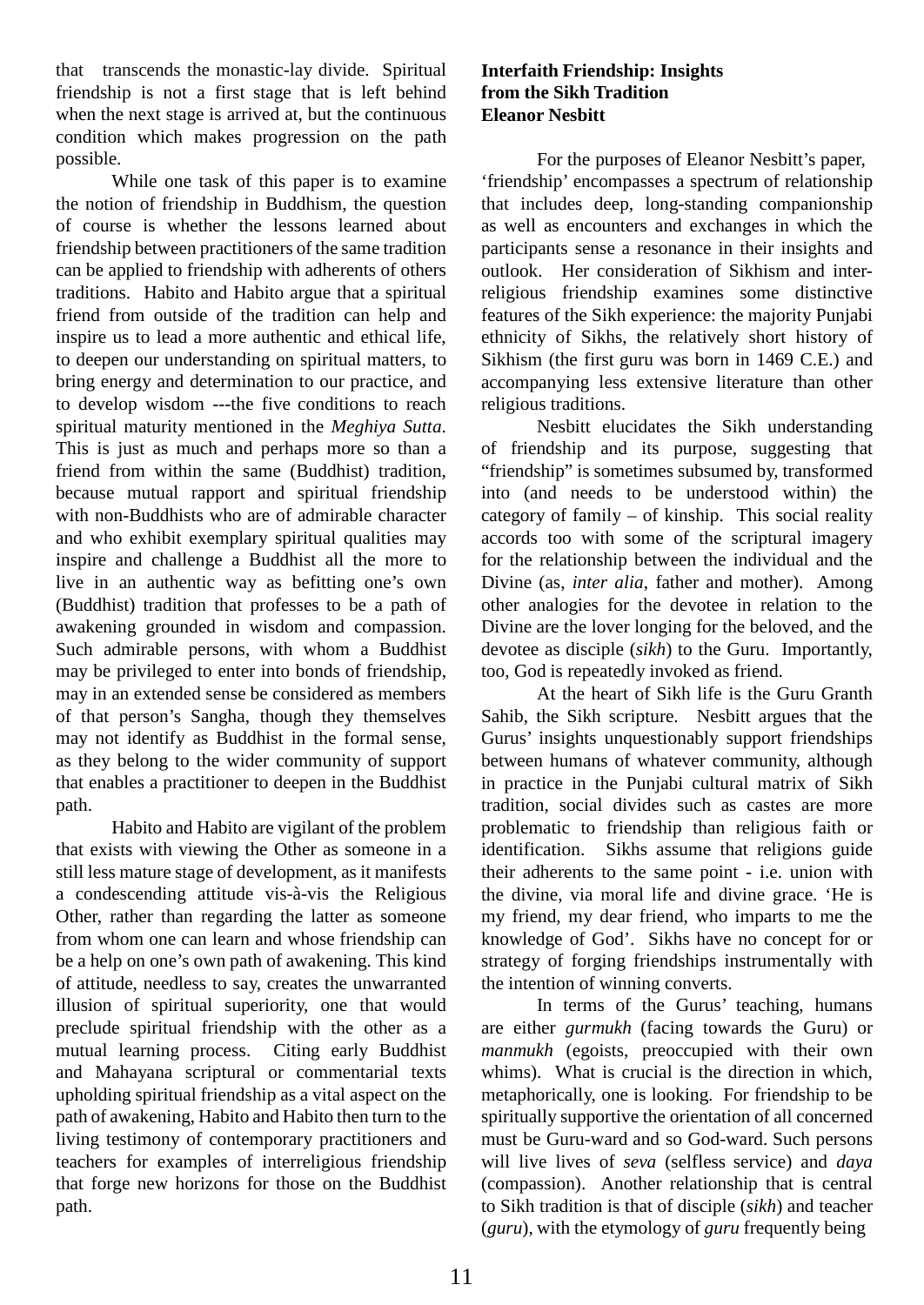explained in devotional literature as 'remover of darkness', even though its root meaning in Sanskrit is 'weighty' (so cognate with English 'grave' and 'gravity').

In addition to the many references to God as one's friend (see above), human relationship with God is also evoked repeatedly in the Guru Granth Sahib by images of lover and beloved. *Bhakti*  (devotion) is at the heart of the Guru Granth Sahib and of the observant Sikh's existence. As moving expressions of this devotion, *biraha* and *vairag*  (both meaning the yearning of separation from one's beloved) pervade the scripture. In exploring the Sikh context for inter-religious friendship it is noteworthy too that Sikh history affords examples of categorising some people as inappropriate for the social interactions that enable friendship. It has been surmised by a non-Sikh scholar that the *rahit*  attributed to Guru Gobind Singh aimed to reduce contact between his Khalsa and Muslims. (This could, in this scholar's view, have been a rationale for the *rahit*'s ban on using tobacco and eating halal meat, as well as its prohibition of sexual relations with Muslim women.).

Indic society, and its expressions of religious devotion, are intrinsically fluid, whether one attempts to distinguish 'religion' from 'culture' or attempts to define 'Hindu' and 'Sikh' in mutually exclusive ways. Focus on 'inter-religious' must not be allowed to obscure just how problematic it is to impose uncritically on South Asian society the western concept of religion, for which there is no one-to-one equivalent in Indic languages. Indeed, contemporary critical scholarship discloses the part played by colonial administration and Western discourse in hardening boundaries in Indian society and applying to its various communities the designation 'religion' replete with understandings that developed in the context of European Christendom and Enlightenment.

One's approach to debates on the evolution and definition of 'religions' in Punjab clearly shapes one's understanding of what 'inter-religious' means, and so what constitutes 'inter-religious friendship', as this concept presupposes firm boundary drawing of the sort associated with the *tat khalsa* and its twenty-first century heirs. In this regard words attributed to Guru Nanak can bear divergent interpretations. Particularly well-known is his dictum *na koi hindu na musalman* (there is no Hindu, no Muslim), a statement attributed to Guru Nanak as he returned a three-day-long mystical experience of being in God's presence at the outset of his ministry.

Whether these words are interpreted as meaning that in Nanak's view no-one was a sincere follower of his/her faith, or whether he was dismissing religious labels and identities as unimportant, or indeed suggesting the ultimate indistinguishability of these two man-made categories, he certainly proclaimed repeatedly the insight that integrity (rather than conspicuous religious observance) was the nub of spirituality. He emphasised the irrelevance of religiosity and religious labels to attaining *mukti*  (*moksha*, liberation from the cycle of rebirth). On the basis of Guru Nanak's famous pronouncement, the unimportance of religious labels and divisions to forging friendship appears unquestionable.

Nesbitt provides several historical cases of Sikh friendship with non-Sikhs, but also explores the main obstacles to friendship: inter-communal bloodshed and trust issues due to history and politics. Nesbitt argues that within the Sikh community the issue of inter-religious friendship highlights the dynamic tension between, on the one hand, the theological universality expressed in the Guru Granth Sahib together with its emphasis on a loving relationship between the Divine and the devotee and, on the other hand, Sikh responses to social and political developments, from the Gurus' times to the present. Another concern is the gender imbalance in what Nesbitt has reported and discussed: all the human Gurus and all the other poets whose work is included in the Guru Granth Sahib were men. While some women played significant historical roles, Sikh women authors only began to emerge in the twentieth century. All of the instances that Nesbitt cites of friendship between Sikh and non-Sikh were friendships between men.

## **Sikh Perspective on Friendship: Inside View Balwant Singh Dhillon**

Balwant Singh Dhillon argues that Sikh concepts of inter-religious friendships are deeply rooted in the religious and historical experiences of Sikh Gurus, noting that Sikh relations with others has been marked by amity, goodwill, and friendship.

Exploring Punjab as the land wherein Sikhism was born and flourished, Dhillon emphasizes the stunning range of nationalities, cultures, and ethnicities that have come into direct contact with one another due to trade, commerce, and war, contributing to a rich regional cultural identity for what otherwise might be characterized as an agricultural, village-based landscape.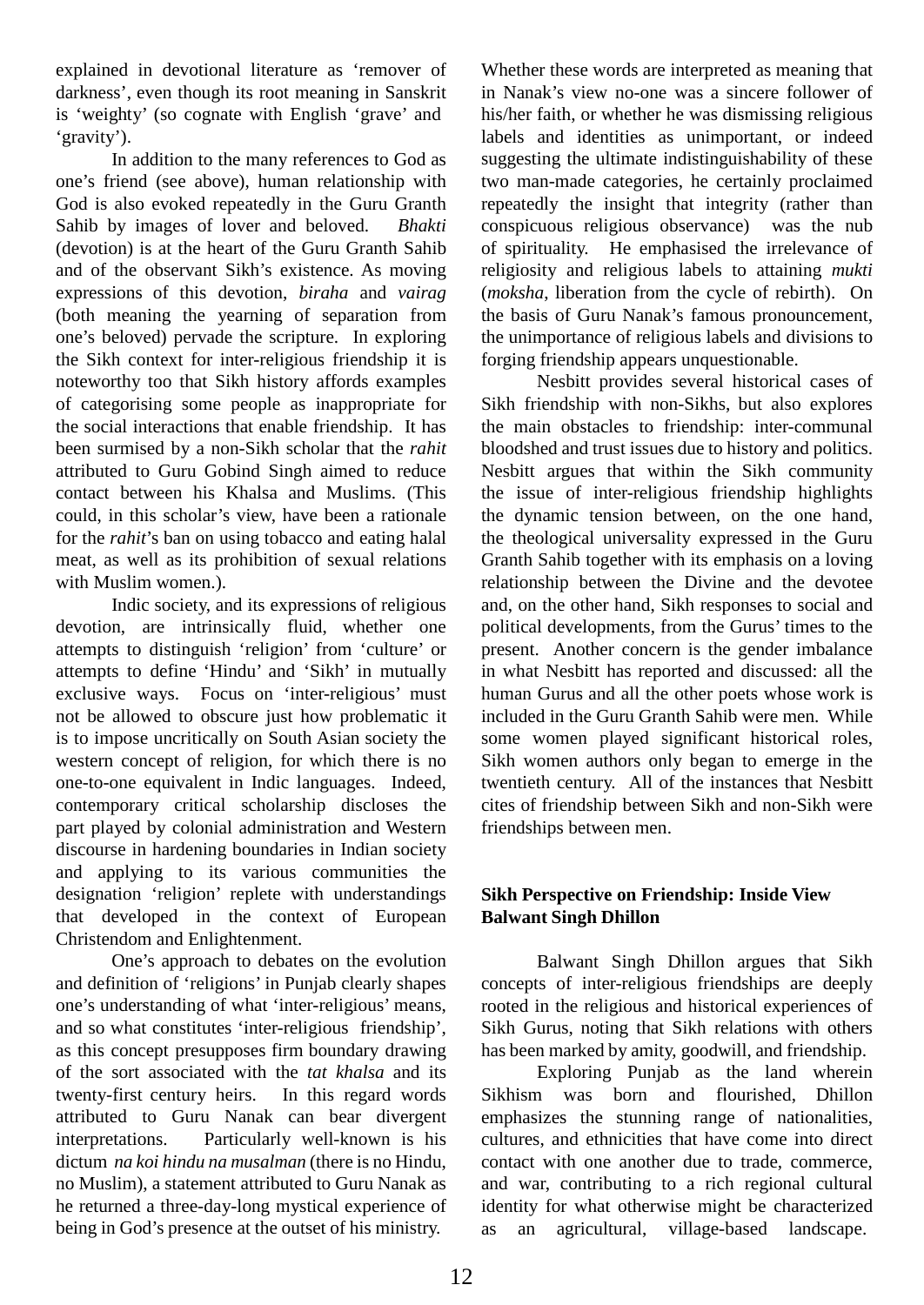Although Punjab historically has been a meeting ground for different cultures, the dominant religions of its society, Hindus and Muslims, have practiced a religiously exclusivist outlook toward one another, leading to segregation both inter-religiously and due to the caste system. This analysis leads one to realize that the social and religious climate of Punjab has not been accommodating to inter-religious friendships.

Guru Nanak observed that the ennobling aspect of religion had been suppressed by the cultural boundaries of caste, creed, race, and ritual, and thus based his mission on the perspective that irrespective of religious affiliations, all are equals. With this core belief, Guru Nanak met with a variety of religious leaders, articulating the perennial spring of spirituality that is at the core of every religion, promoting mutual trust and harmony as the essential, concrete steps necessary for forging bonds of friendship.

The basic principles of Guru Nanak's message are the unity of the Godhead and the brotherhood and sisterhood of humankind, the two principles which form the bedrock of Sikh perspective on friendship. Teaching the Oneness of God who is transcendental as well as immanent, creator as well as prevalent in creation, Guru Nanak and the Sikh gurus who followed him articulated a God free from sectarian affiliations. The Sikh concept of God does not belong to any particular race, community, or gender, but is the common parent of all human beings, and thus no one religion can lay exclusive claim over the revelation of God. Sikhism believes that all paths lead to the same supreme being, and that any attempt to claim or own custodianship of God's revelation leads to discord. This Sikh idea of unity of divine being accepts the revelation of God in other religious traditions as well, believing that God has revealed itself in history in order to vindicate the cause of righteousness. Sikhism accepts the plurality of religions, which is an important ingredient in their approach to others in a friendly and respectful manner. The names attributed to God in Sikhism indicates that the God of Sikhism is free from fear and enmity, a god of justice and righteousness.

Examination of important teachings among Sikh gurus shows the high value placed on friendship. Relationships based on friendship are no less significant than kinship, an inseparable, long lasting and affectionate bond which involves sacrifice of one's own interests, characterized by truthful living. The ethical mandate of Sikhism regarding friendship is that

it is universal in spirit and humanitarian in its outlook, transcending communal boundaries on the religious level and aiming at promotion of brotherhood, equality, and solidarity on the social level. True universalism is the prerequisite for entering into friendship with others.

Dhillon explains that the institutional characteristics of Sikhism, the *Sangat*  (congregation), Gurdwara (religious center) and *Langar* (community kitchen), are where Sikh values of equality, brotherhood, selfless service, and welfare toward others are not merely a dogma, but find practical manifestation in daily life. Indeed, a person of any faith can join the Sikh congregation without inhibition, may enter at Gurdwara, may partake of food in the community kitchen without any distinctions based upon class, creed, caste, gender, or race. For a Sikh, love of human beings is equal to love of God, an essential value for cultivating friendship with religious others. As Sikhs believe that all humankind are the offspring of the same singular supreme being, the creator of all, all are equal. Dhillon points out that the Sikh scripture offers a living model of interfaith understanding and co-existence, for alongside the hymns of the Sikh gurus, the writings of the Hindu Bhagats and Muslim Sufis form an integral part of Sikh scripture, embodying a sense of catholicity, tolerance, and peaceful co-existence. This was practiced by the Sikh gurus, who were highly critical of discrimination against other people on religious grounds, wanting to preserve the multi-religious and multicultural character of Indian society, strongly protecting the principle of freedom of worship.

Dhillon presents a remarkable 500 year history of Sikh interaction with people of other faiths, wherein Sikhs have played the role of peace makers and humanitarians. He attributes this history to the Sikh mission to eradicate evil, to the extent that Sikhs may take up arms in self defense, commissioned to act against the degeneration of social order. This capacity for armed self-protection, however, has produced some societal confusion and pressure put upon Sikhs, historical occasions which have put serious constraints on interreligious friendship. Further, within the communities of Sikhs, there have been occasions where certain schismatic and heterodox groups have led to rupture due to endangered interactions with Muslims around concerns of dietary and sexual morays.